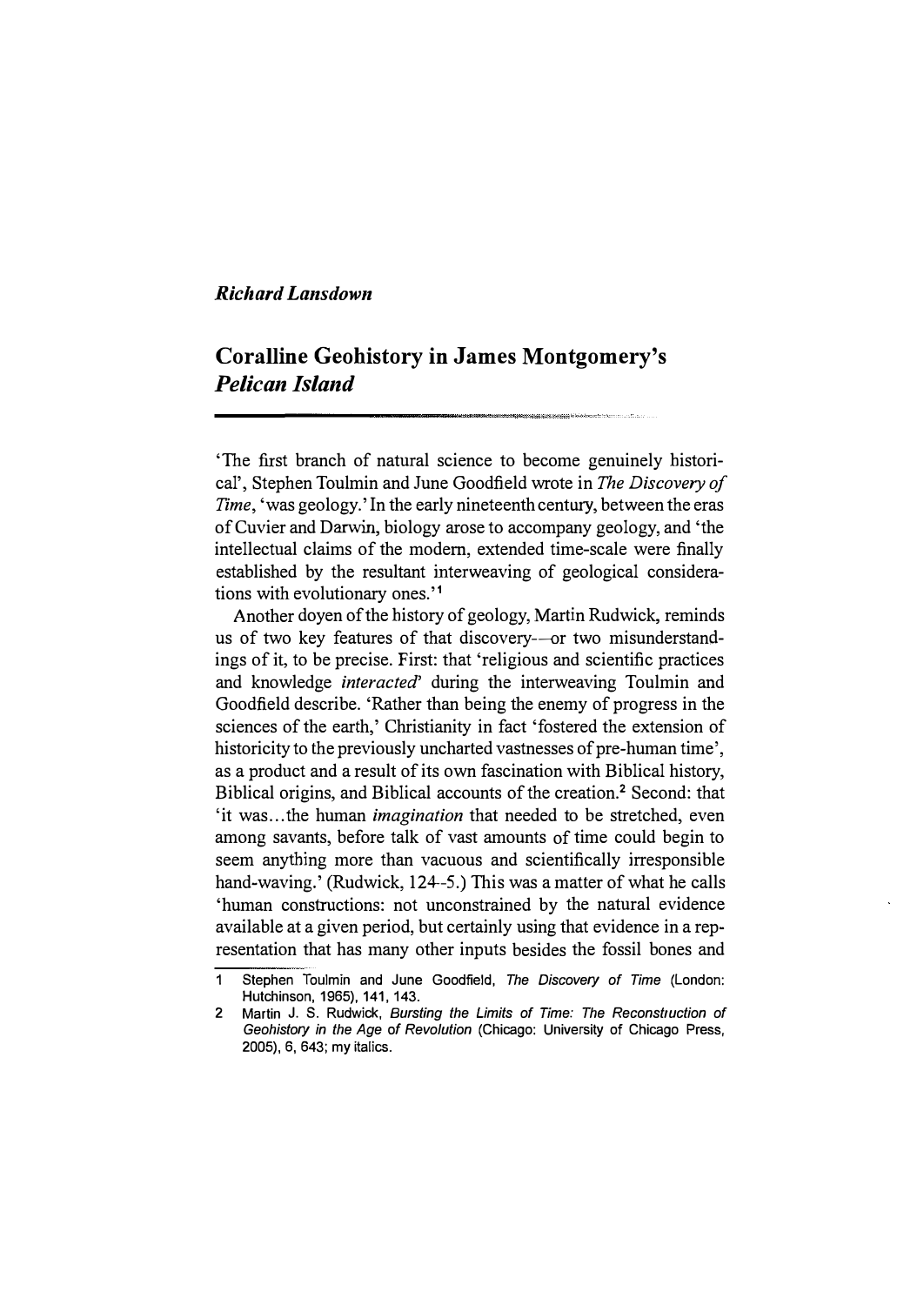shells themselves.<sup>1</sup> Religious people and imaginative people played their roles in the discovery of time, and it is the work of one particular religious imaginist I want to discuss here: the sub- or proto-evolutionary epic, Pelican Island, published by the direct contemporary of Wordsworth, James Montgomery, in 1827. (A poem 'worth ten Excursions', in Ralph Waldo Emerson's view.)2 Above all, Pelican Island takes its origin in coral: a zoological interweaver whose biological activity has a posthumous geological result.

Without rehearsing the debate between the 'Vulcanists' (for whom volcanic forces were the chief engine of geological change) and the 'Neptunists' (for whom changes in sea level performed the same role), it is clear that the sea played a massive role in the confluence of geology and biology just described. But the sea in the late eighteenth century was an element that empirical observation could hardly penetrate at all. Objects could be dropped into it and hauled back up again; a person could dive a few fathoms with his eyes open; creatures of all sorts came up in fishermen's nets; but there was no way the sea could systematically be explored beneath its surface: so the imagination had a peculiarly rich field once the greatest ocean in the world was opened up to exploration in the mid-eighteenth century.

Two individuals-one writing at the beginning of the period, the other writing near its end-give us a sense of the obscurity of Pacific Neptunism in the first half of the nineteenth century. François Péron was every inch a product of revolutionary Napoleonism: a self-made (indeed, *soi-disant*) polymath from the provinces who talked his way onto the luckless Baudin expedition to Australia in 1802 and, by a series of accidents and desertions, became in effect its chief scientist. John Williams, hero and martyr of the London Missionary Society, was every inch Péron's antithesis: the product of the British religious revival that had emerged in response to the Enlightenment whose principles the Frenchman served, and stolidly, almost painfully, devout, right up to his murder at the hands of indigenes on a beach at Eromanga in 1839. Thirty years and an immense ideological gulf

<sup>1</sup> Martin J. S. Rudwick, Scenes from Deep Time: Early Pictorial Representations of the Prehistoric World (Chicago: University of Chicago Press, 1992), 223.

<sup>2</sup> Ralph Waldo Emerson, Joumals, 1820-1872, Vol. 2 (Boston: Houghton Mifflin, 1909), 235.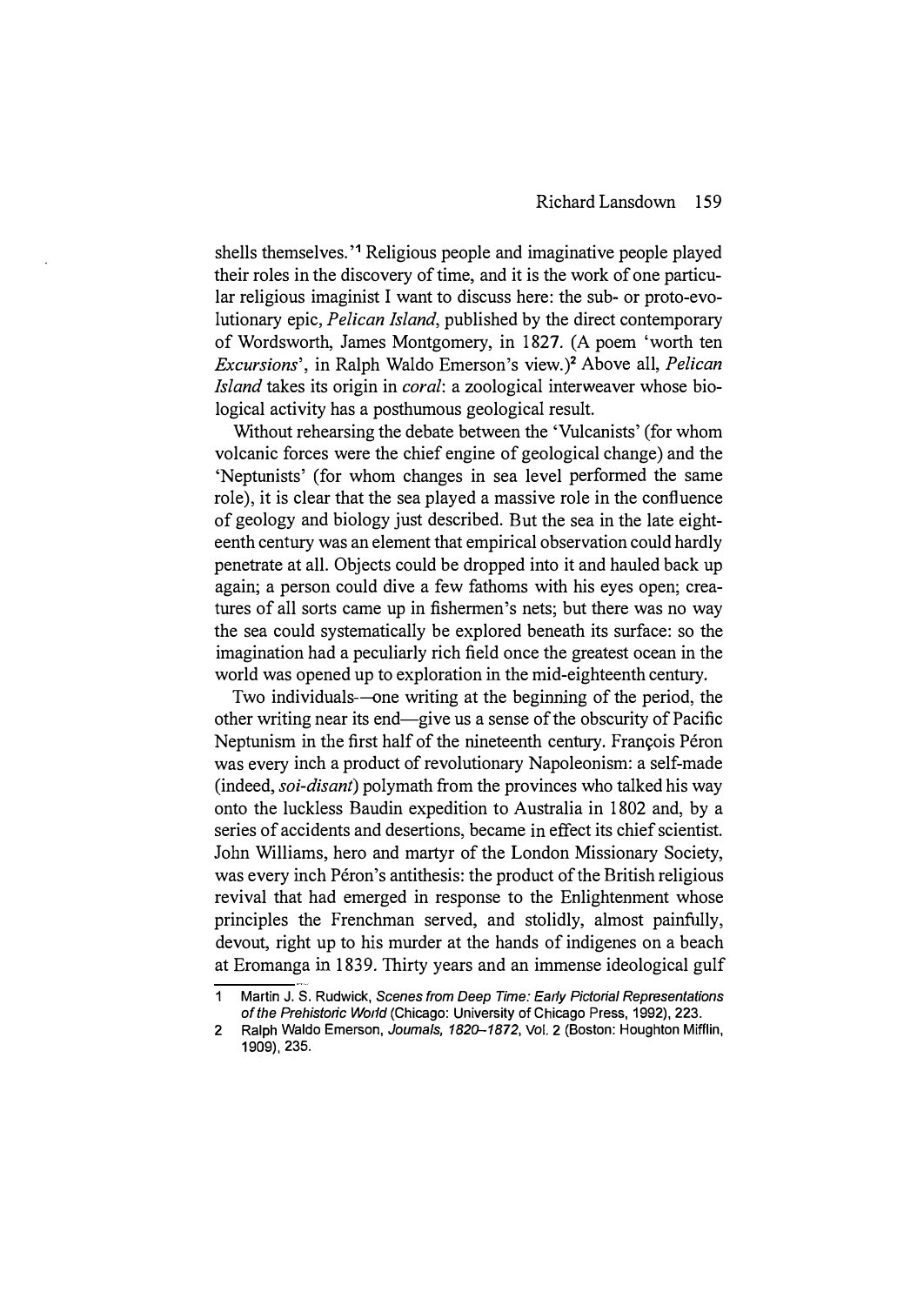divided these two travellers in the Pacific, but they possessed essentially the same imaginative restrictions on their capacity to burst the limits of time.

As part of his account of the Baudin expedition, Péron included a volume of 'dissertations on various subjects', including one 'On Some Phenomena of the Zoology of the Southern Regions, which can be Applied to the Physical History of the Earth and of the Human Species'. 'One of the finest results of modem geological research, and also one of the most uncontestable,' he asserted, 'is the certainty that the level of the sea was once much higher than it is now.' The evidence for this conclusion was twofold: petrified seashells found on elevated pieces of ground, and 'Zoophytes observed at great heights above the present level of the sea; madreporic islands and archipelagoes.' Volcanos are the only things that make land rise, Péron was sure; but they could not possibly have raised all this coralline rock above the sea — and, besides, they always left evidence of their activity, and none was to be seen in the antipodes. Thus in his 'General Results' Péron concluded: 'We discovered living zoophytes sowing the seas with fresh dangers, multiplying reefs, increasing the size of islands and archipelagoes, cluttering roadsteads and ports and raising up new calcareous mountains everywhere."

For Williams, 'modem geological research' would have counted mostly as what he called 'prying researches after knowledge'. 'The great object for which all knowledge should be sought, and for which it ought to be employed,' he wrote in his discussion of coral formations,

is to illustrate the wisdom or goodness of the great and beneficent Creator. And if we come to the study of natural phenomena, with minds unchilled by scepticism or infidelity, we shall be led to sublime religious contemplations; and whether we examine the little coral insect of the ocean, or gaze upon the gigantic beast of the forest ... we shall be led to exclaim: 'How manifold, 0 God, are thy works! in wisdom thou hast made them all.'<sup>2</sup>

<sup>1</sup> François Péron, Voyage of Discovery to the Southern Lands, 2<sup>nd</sup> edn. (1824), Vol. 3, trans. Christine Cornell (Adelaide: Friends of the State Library of South Australia. 2007). 34, 47.

<sup>2</sup> John Williams, A Narrative of Missionary Enterprises in the South Sea Islands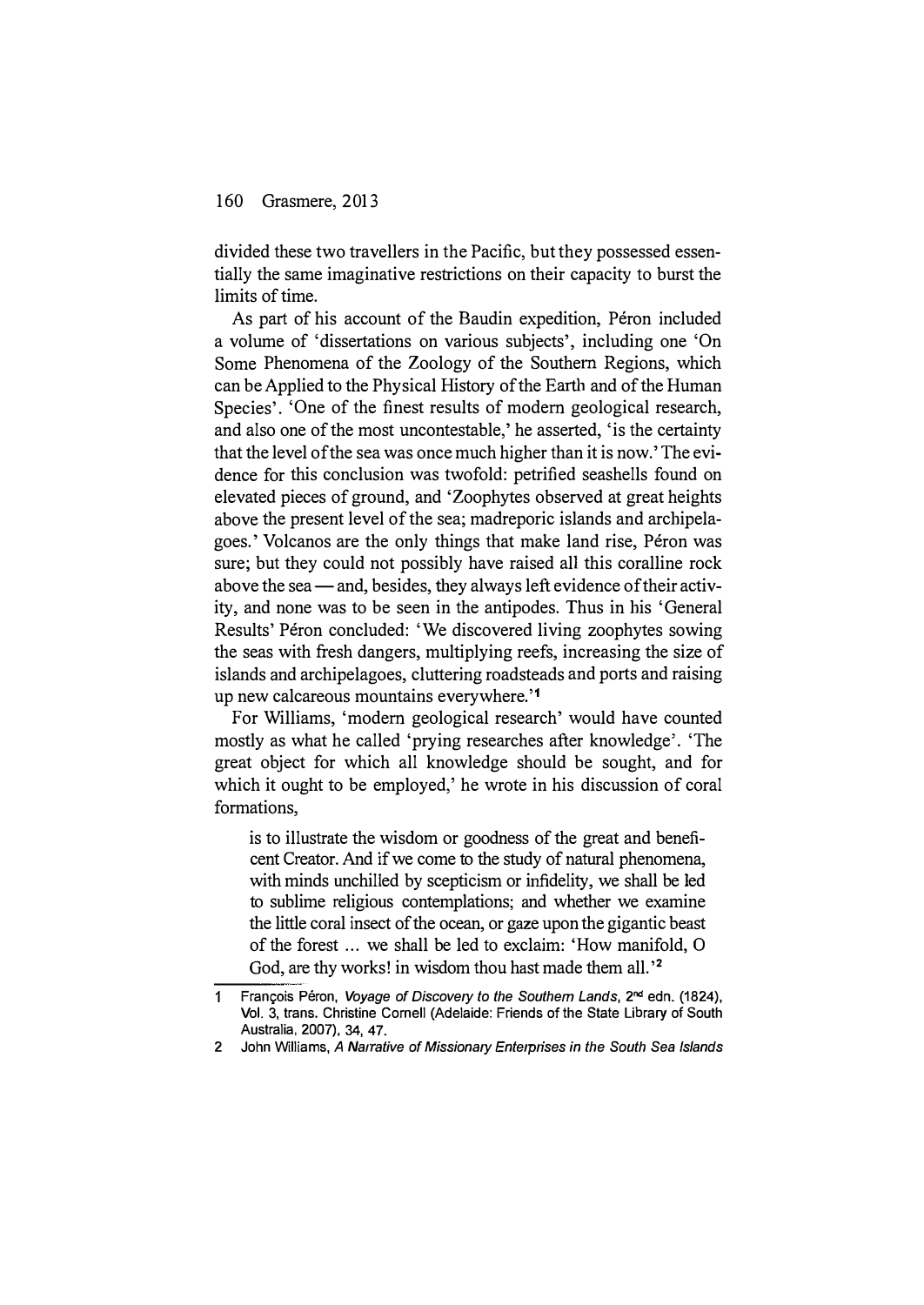#### Richard Lansdown 161

In a sense, Williams was nearer to the mark than Péron, who thought that coral reefs were built 'from the floor of the ocean right up to its surface' (Péron, 41). Coral, in his view, needed to find a suitable spot, a suitable platform, and having found it, 'innumerable myriads of these wonderful little animals work with incredible diligence until they reach the surface of the water, above which they cannot build.' (Williams, 8.) Their diligence was worthy of the Victorian seal of approval, but coral could not have built the islands, in Williams' view: they simply did not have the time. According to current scientific estimates of growth, 'eighteen thousand years would be required to produce the island visited by Captain Beechy, thirty thousand for the rocks of Rurutu, and fifty to sixty thousand for those of Mangaia; and only that portion of them which appears above water!' This 'amazing length of time', since it was inconsistent with Biblical history, must be inconsistent with nature; and so, 'After all ... that I have seen, and thought, and read upon the subject, my impression is, that the islands remain much in the same state as the deluge left them, and that every subsequent alteration has been partial in its character, and exceedingly limited in its extent.' (Williams, 9–10.)

So it was that Péron managed to exaggerate coral activity in the Pacific region, and Williams managed to underestimate it. The first spoke about the 'prodigious antiquity' of coral activity, but could account for coral islands only in terms of prodigious dynamism; the second spoke about 'incredible diligence', but strictly curtailed the amount of antiquity he would afford it. But both were striving to account, imaginatively as well as rationally, for the manifestations they witnessed in the Pacific: in particular, coral rock above the surface of the water.

There was something about innumerable myriads of wonder-<br>I ful little animals working with incredible diligence until they There was something about innumerable myriads of wonderreached the surface of the sea that English writers would not willingly let die. Thus in 1828 Granville Penn sought to explain the geological world in a set of conversations two children are imagined to have with their—very well informed—mother. 'I think I remember

<sup>(</sup>London: John Snow, 1840), 7.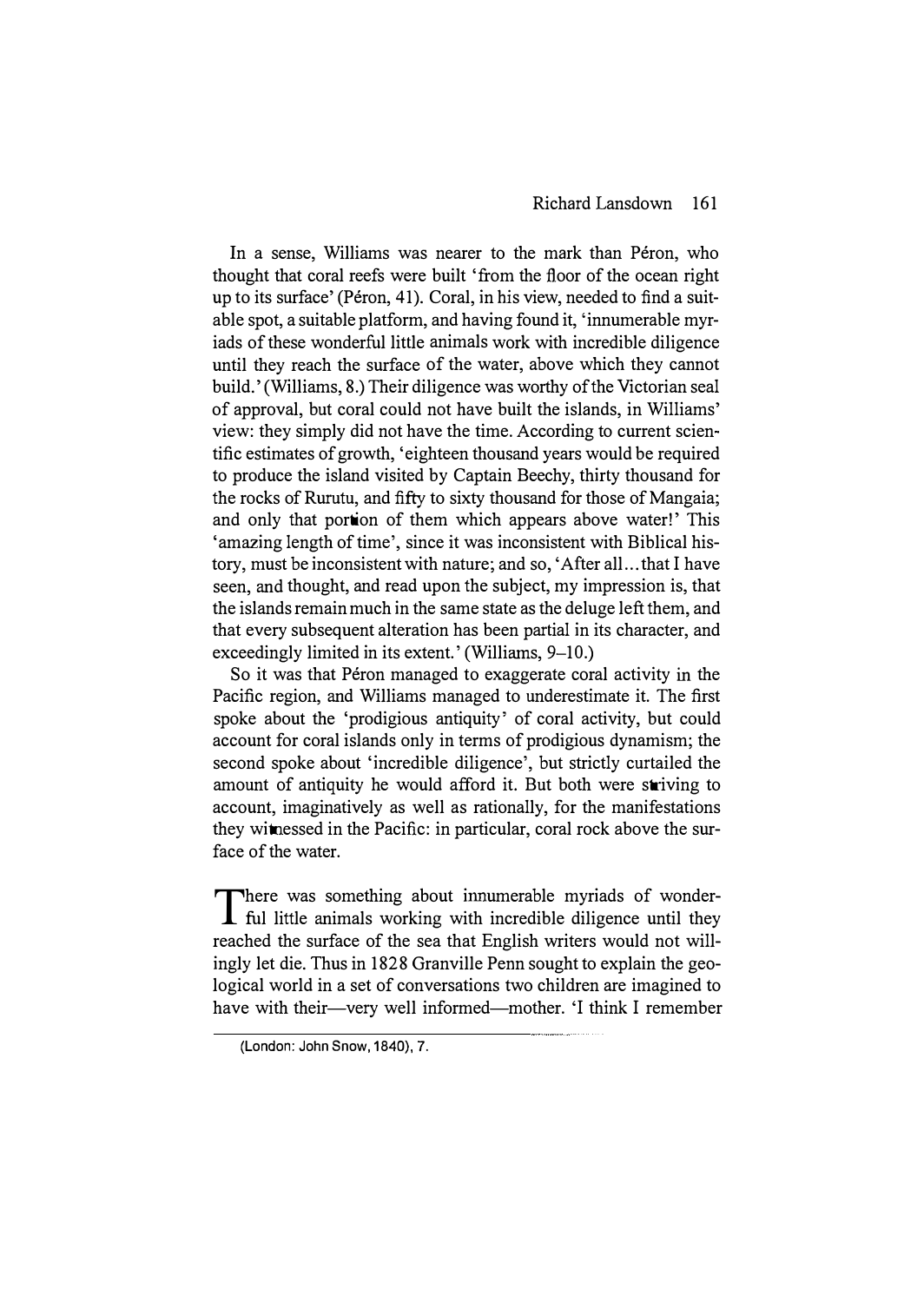seeing it remarked in some book of voyages,' the daughter of the house observes, 'that Otaheité, and all the islands of the South Seas, have been raised from the sea by insects; now, I cannot help thinking this, if true, to be very extraordinary.' In her explanation her mother cites Cook, Forster, and Flinders, and points out, inter alia, that coral atolls are built 'with their backs to the sea, as if the coral animalcules were aware of the properties of the arch.' Such a thing, she added, 'cannot be explained otherwise than by the operation of intelligence and design.<sup>'1</sup> A year later Andrew Ure, reconciling the whole field of study 'at once to modem science and sacred history', theorized that 'the numerous volcanic chimnies which ... rise through the vast Pacific, are remnants of the general convulsion which raged at the deluge, ending in the submersion of some primeval continent, corresponding probably in area to the surface of that ocean.<sup>'2</sup> Again: it is easy to smile at this; but 'volcanic chimnies' is by no means the worst expression to use of those tectonic vents that are the sources of all the non-continental islands of the Pacific, high and low.

Andrew Ure imagined a disappearing Pacific continent. Two years later John MacCullough imagined a rising one. By common consent, he wrote, it was understood that coral atolls and islets were 'crowding the whole of the sea, under a rapid increase'. Was it not likely, therefore, that they were 'destined to become the seats of vegetation, and the habitations of man, and perhaps, at length, to form a continent in the Pacific Ocean'? Like Penn's, MacCullough's vision was one of intelligent design. As islands rose, the seawater trapped in their atolls would surely become diluted by rain, until it ceased to be salt at all, thus opening the way for animal life. Was this not a case of 'foresight and contrivance'?3 Even as late as 1838, Gideon Mantell was indulging himself, Jules Verne-style: 'From the depths of the ocean they

<sup>1</sup> Granville Penn, Conversations on Geology (London: Samuel Maunder, 1828), 147, 152, 157.

<sup>2</sup> Andrew Ure, A New System of Geology, in which the Great Revolutions of the Earth and Animated Nature, Are Reconciled at Once to Modem Science and Sacred History (London: Longman, Rees, Orme, Brown, and Green, 1829), 467.

<sup>3</sup> John MacCullough, A System of Geology, with a Theory of the Earth, and an Explanation of its Connexion, with the Sacred Records (London: Longman, Rees, Orme, Brown, and Green, 1831), 338, 341-2.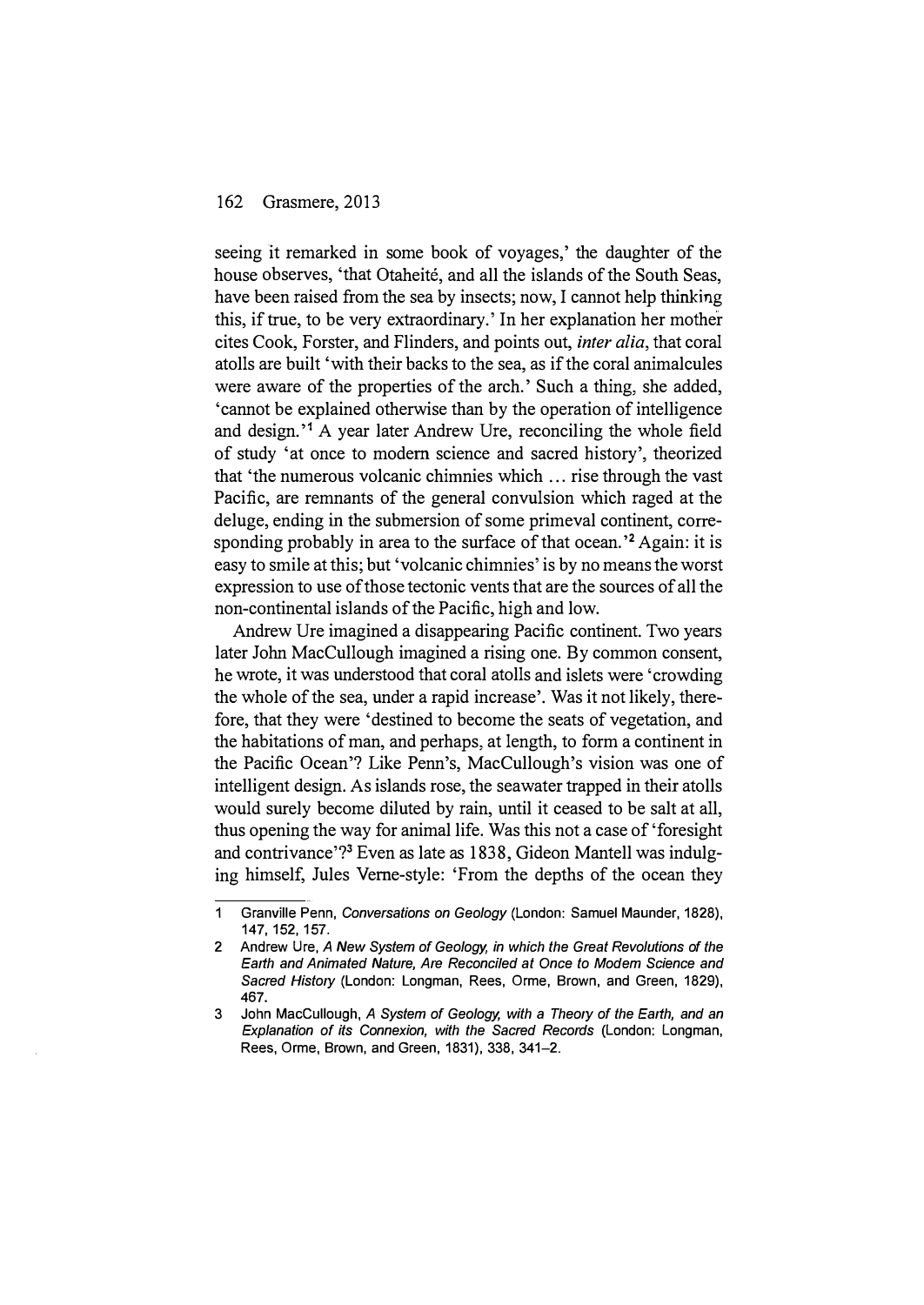elevate those immense reefs that may hereafter form a communication between the inhabitants of the temperate zones.'1 Twenty-five years later, Louis Agassiz still clung to the idea of a purposeful theodicy. Like coal, coral humiliated our sense of time:

Leaving aside ... all historical chronology, how far back can we trace our own geological period, and the Species belonging to it? By what means can we determine its duration? Within what limits, by what standard, may it be measured? Shall hundreds, or thousands, or hundreds of thousands, or millions of years be the unit from which we start?<sup>2</sup>

Agassiz was prepared to give corals the time John Williams denied them. But the ubiquity and stability of coral species only made a pious conclusion more inevitable. 'These little beings' had a primary role to play in Creation: 'to make a masonry solid, compact, timedefying, such a masonry as was needed by the great Architect, who meant that these smallest creatures of His hand should help to build His islands and His continents.' (Agassiz, 200.) This was an imaginative pattern that many found simply too attractive, and too harmonious, to deny.

But Agassiz had begun to burst the limits of time, and speculate in terms of millions of years. That was the most important lesson Charles Lyell, James Dana, and Charles Darwin drew from coral. 'When we admit the increase of coral limestone to be slow,' Lyell pointed out, 'we are merely speaking with relation to periods of human observation'. 'Natural chronometers', with their roots in deep time, would be needed to grasp the prodigious antiquity at which Péron had only waved his hand.<sup>3</sup> Dana estimated coral growth at a thousand years per five feet; it was a scale of this temporal magnitude that led him to conclude: 'In this direction ... we find the grandest teaching of coral formations.'4 Darwin treated the antiquity and

 $\mathbf{1}$ Gideon Mantell, The Wonders of Geology (London: Rolfe and Fletcher, 1838), 472.

<sup>2</sup> Louis Agassiz, Methods of Study of Natural History (Boston: Ticknor and Fields, 1863), 151.

<sup>3</sup> Charles Lyell, Principles of Geology, Vol. 2 (London: John Murray, 1832), 287, 288.

<sup>4</sup> James D. Dana, Corals and Coral Islands (London: Sampson, Low, Marston,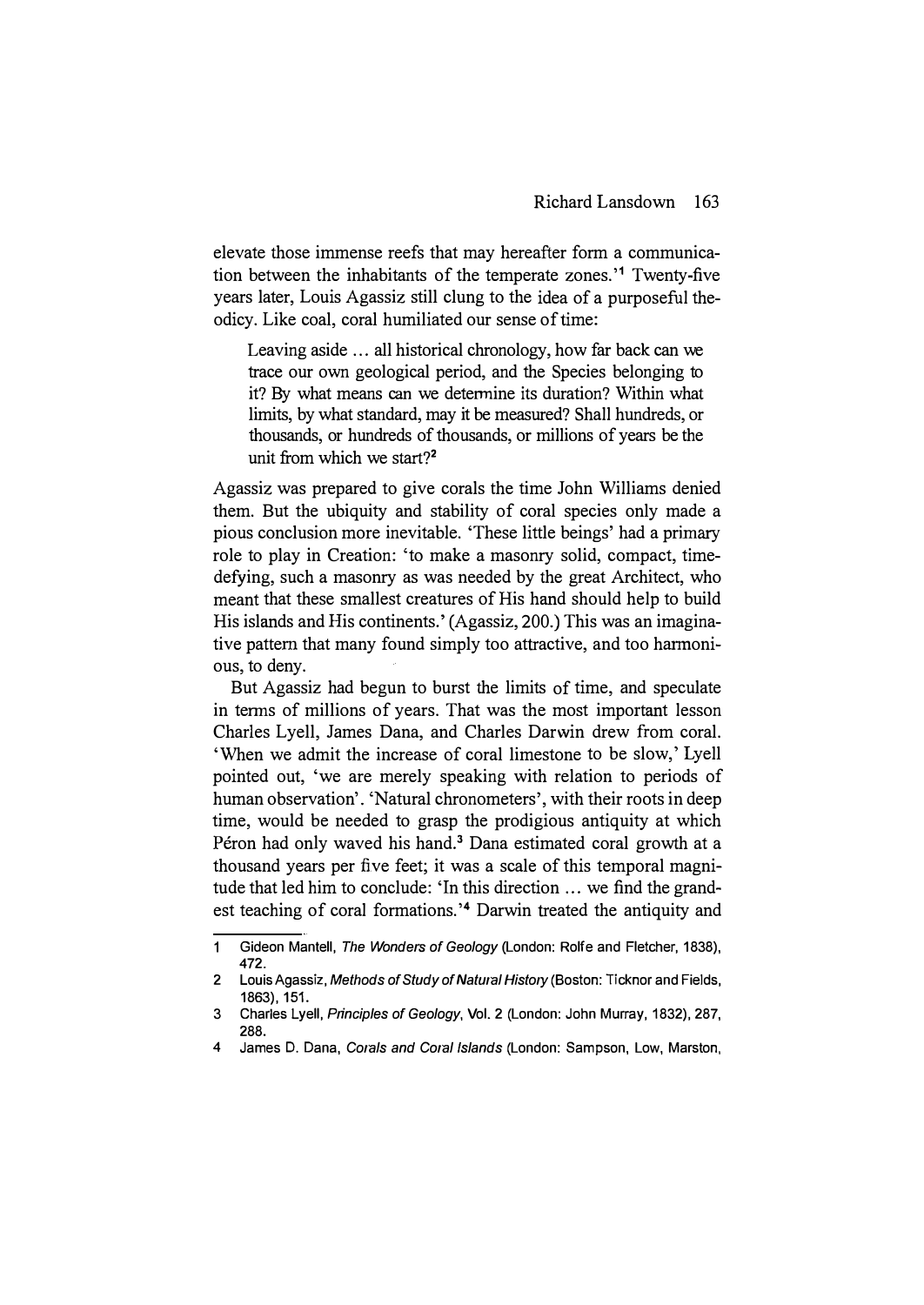the rate of growth of coral reefs with the peculiar Olympian grave insouciance that marks his entire project. For him such reefs, 'young' or 'old' (whatever those words might mean), belonged only to 'the present geological  $era'$ . Accordingly, coralline growth is *never* slow, 'when referred either to the standard of the average oscillations of level in the earth's crust, or to the more precise but less important one of a cycle of years.'1

I Jow much of this context the philanthropist, newspaper editor,<br>I and man Gideon Mantell (491) described as 'one of the most and man Gideon Mantell (491) described as 'one of the most amiable and elegant of our modem poets', James Montgomery, knew in detail is hard to say. (Lyell, Darwin, Dana, and Agassiz, of course, he could not have known when Pelican Island was published in 1827.) He read explorers' accounts from the Pacific, and his biographers recorded a conversation that suggests he was well abreast of the 'construction' of coralline geohistory in his era. 'Seeing that coral islands are still constantly in progress of formation and enlargement,' he told John Holland, 'a time might arrive when these would coalesce, and a new continent appear where now only spreads a vast expanse of ocean with its insular spots'. Montgomery's indestructible  $philanthropy$   $-$  and his imaginative instinct  $-$  envisaged this new world in evangelical terms: 'a continent peopled with human beings blessed with the gospel, basking beneath the meridian blaze of a sun more glorious than ours, and reflecting back to the moon, looking down in loveliness on the scene, a light thirteen degrees broader and brighter than that which the earth at present imparts.'<sup>2</sup>

Around 1818 Montgomery read Matthew Flinders' Voyage to Terra Australis, four years after its publication, and was struck by the circumnavigator's account of Kangaroo Island, off present-day South Australia. Flinders' visit to Kangaroo Island was clearly a memorable episode for him. Its isolation is reminiscent in certain respects

Low and Searle, 1872), 253, 318.

<sup>1</sup> Charles Darwin, The Structure and Distribution of Coral Reefs (London: Smith, Elder, 1842), 79.

<sup>2</sup> John Holland and James Everett, Memoirs of the Life and Writings of James Montgomery, 6 vols. (London: Longman, Brown, Green, and Longmans, 1855), 4:249.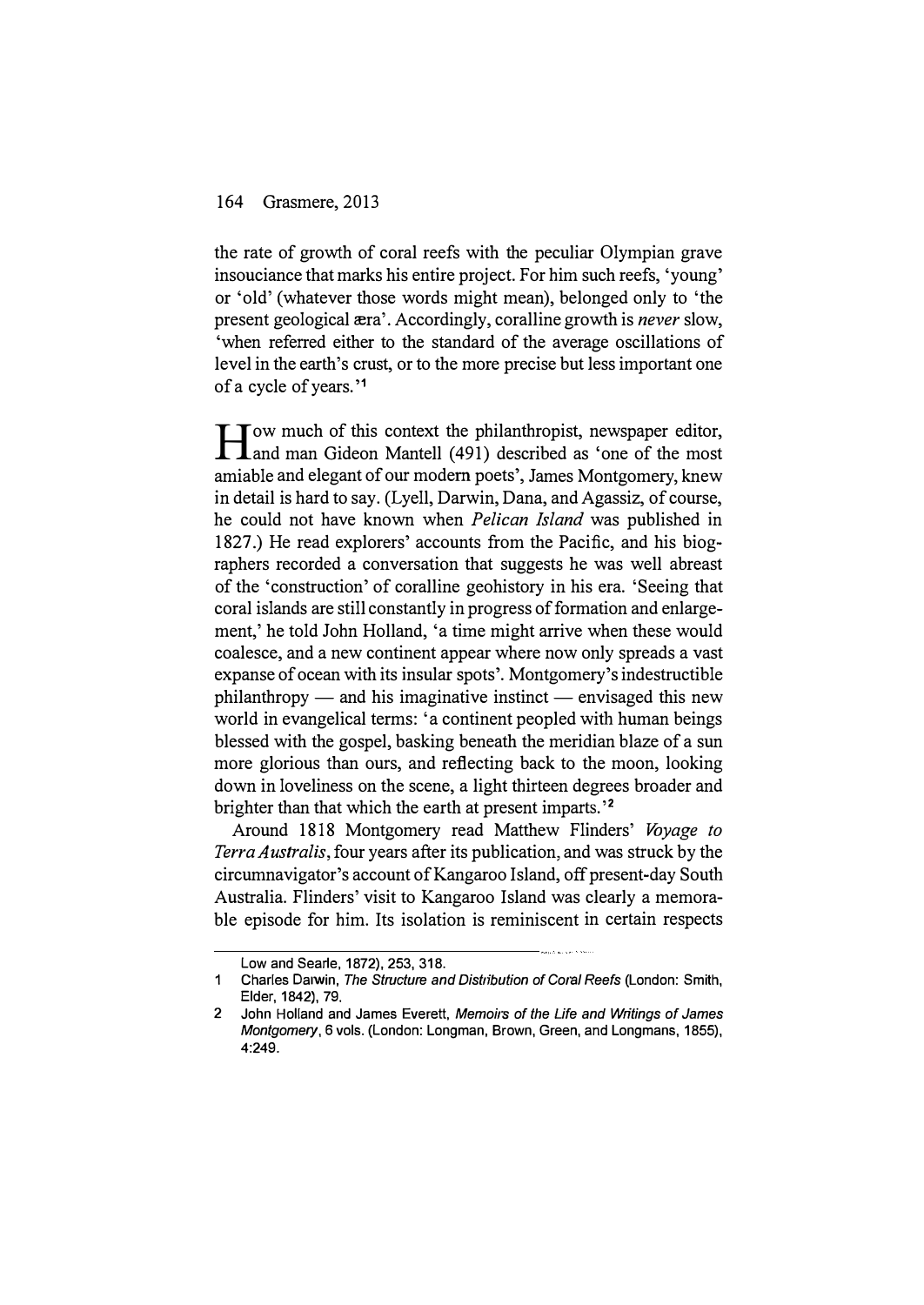of Darwin's encounter with the Galapagos thirty years later. Like Galapagos, Kangaroo Island presented few species, but immense numbers of individuals: in particular of kangaroos and seals. Another animal present in huge numbers was the pelican, on islets in Nepean Bay:

Flocks of old birds were sitting upon the beaches of the lagoon, and it appeared that the islands were their breeding places; not only so, but from the number of skeletons and bones there scattered, it should seem that they had for ages been selected for the closing scene of their existence. Certainly none more likely to be free from disturbance of every kind could have been chosen, than these islets in a hidden lagoon of an uninhabited island, situate upon an unknown coast near the antipodes of Europe; nor can anything be more consonant to the feelings, if pelicans have any, than quietly to resign their breath, whilst surrounded by their progeny, and in the same spot where they first drew it. Alas, for the pelicans! Their golden age is past; but it has much exceeded in duration that of man.1

In Flinders' account we can clearly see someone trying to burst the limits of time, by contrasting—and by those means comparing—the history of a pelican rookery with the history of civilization.

But there is no reef-building coral on Kangaroo Island; it is located in temperate waters between the Great Australian Bight and Bass Strait, off Spencer Gulf. So Flinders cannot have been Montgomery's only inspiration. Basil Hall's account of his voyage to the far East was published in the year Montgomery read Flinders; and Montgomery read that, too, reprinting this passage from Hall's book alongside Flinders in his preface to Pelican Island:

The examination of a coral reef during the different stages of the one tide, is particularly interesting. When the tide has left it for some time it becomes dry, and appears to be compact rock, exceedingly hard and ragged; but as the tide rises, and the waves begin to wash over it, the coral worms protrude themselves from holes which were before invisible. These animals are of a great

<sup>1</sup> Matthew Flinders, Voyage to Terra Australis, 2 vols. (London: G. and W. Nichol, 1814),1:183-4.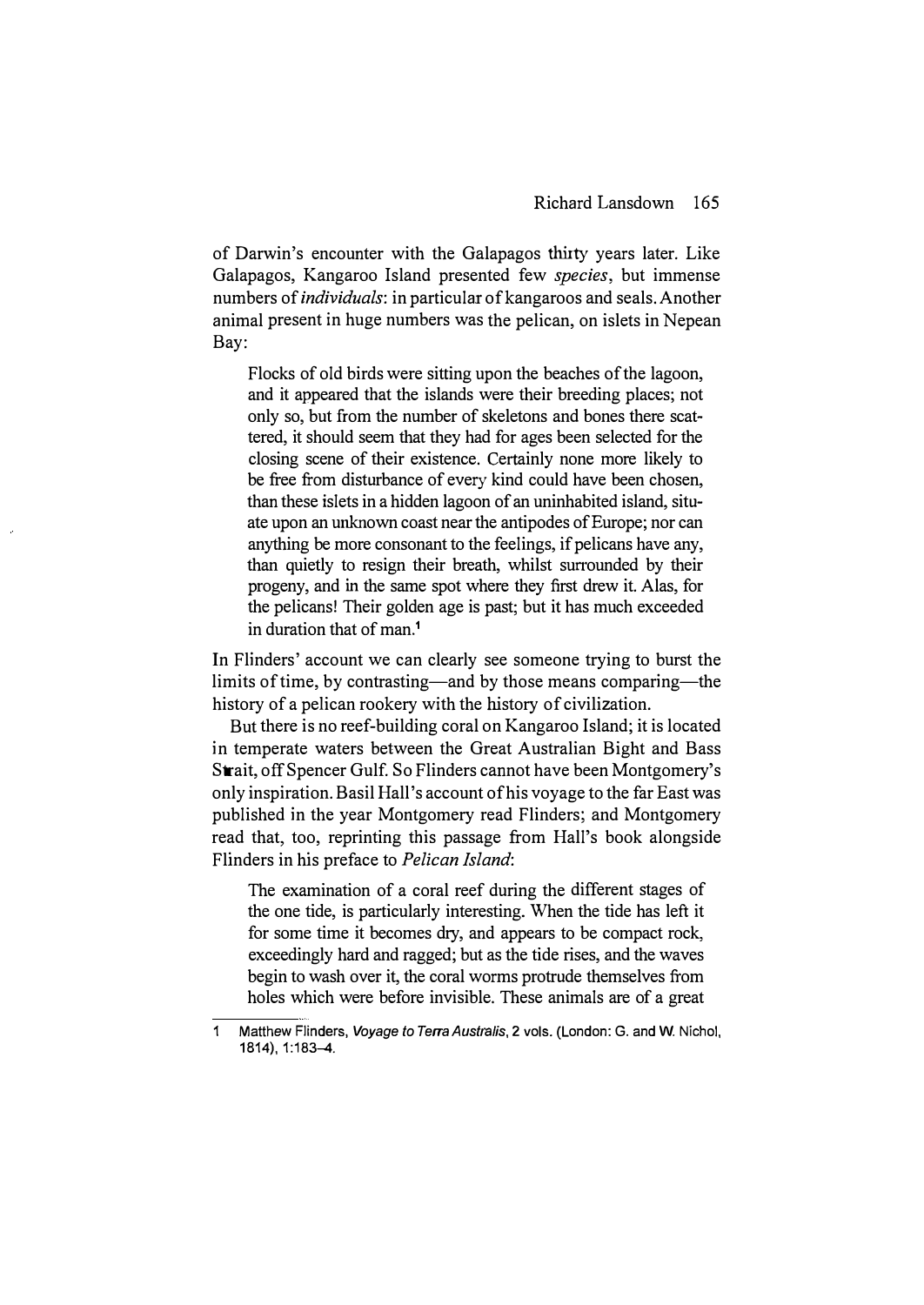variety of shapes and sizes, and in such prodigious numbers, that, in a short time, the whole surface of the rock appears to be alive and in motion.... When the coral is broken, about high water mark, it is solid hard stone, but if any part of it be detached at a spot where the tide reaches every day, it is found to be full of worms of different lengths and colours, some being as fine as a thread and several feet long, of a bright yellow, and sometimes of a blue colour: others resemble snails, and some are not unlike lobsters in shape, but soft, and not above two inches long.<sup>1</sup>

That this magic living stone might inspire a poet is reasonable enough; but what has Basil Hall's tropical reef to do with Matthew Flinders' temperate island? The answer, I take it, is that Flinders' pelicans were doing what coral does: hatch new generations of themselves on the remains of the old. For ages unknown to man the pelicans of South Australia had replicated themselves, like coral, and resigned their breath in the spot where they first drew it. Taken together, therefore, Flinders and Hall planted a seed in Montgomery's religiously imaginative mind.

But it took time for that seed to sprout. In March 1827 Montgomery told John Holland that the idea for the poem 'has been floating in my mind several years'—at least since 1818 when he came across Flinders' pelicans, 'unseen as they were unsung by man.' 'Impressed as I was with the subject,' he went on,

I thought it would do very well for the foundation of a missionary speech, and serve to illustrate the manner in which the heathen on the adjacent islands had been born, grown up, and perished as ignorant of God, and of all that is good, as we were ignorant of them, and of their neighbours the pelicans. (Holland and Everett, 4:198)

Then, in September 1826, travelling home to Sheffield from Scarborough, he witnessed a flood at the W harfedale village of Thorp Arch, and had a moment of inspiration:

only a few more prominent points of ground were seen, like

 $\mathbf{1}$ Basil Hall, Account of a Voyage of Discovery to the West Coast of Corea, and the Great Loo-Choo Island (London: John Murray, 1818), 107-8.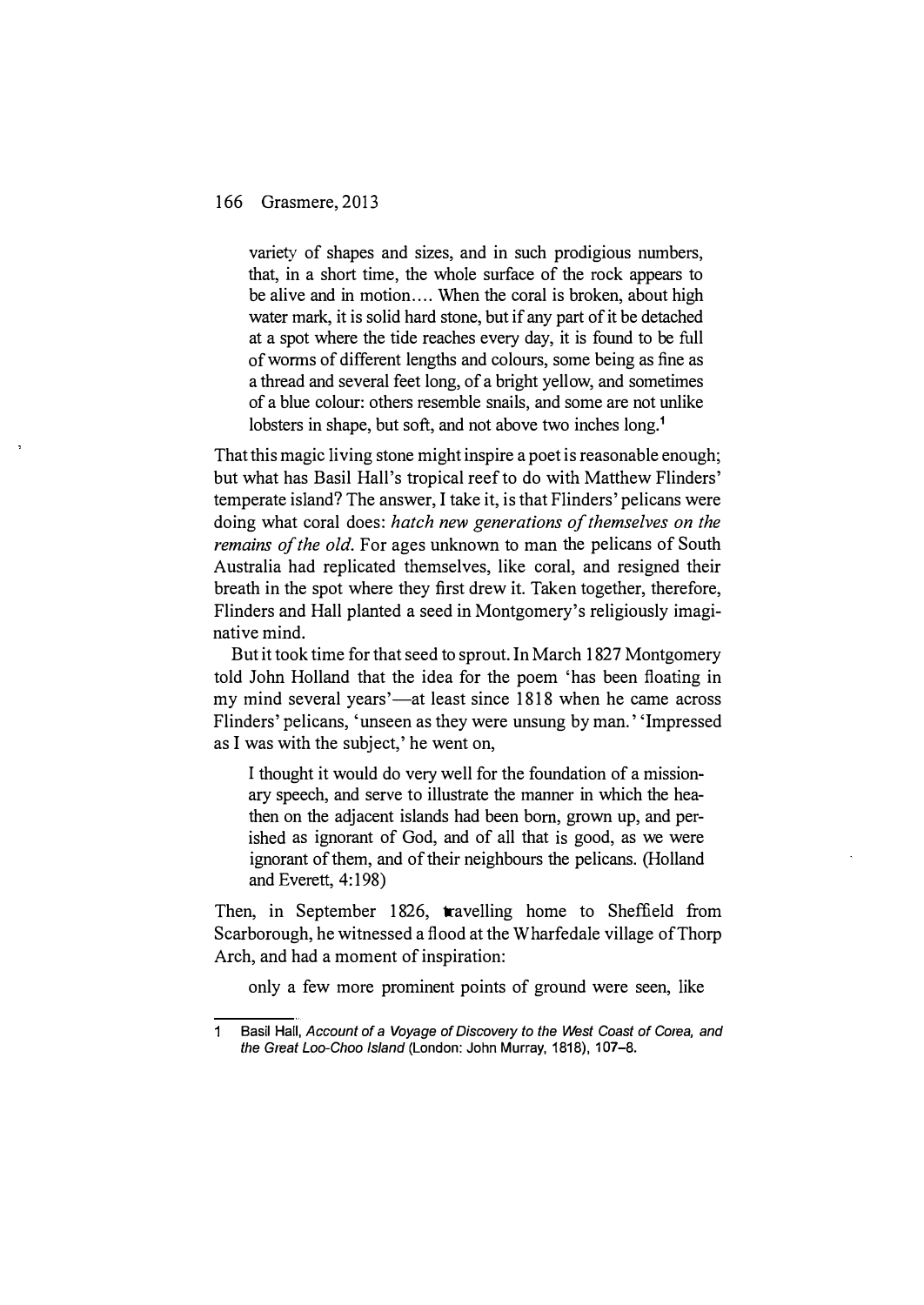green islands amidst the lake. By some involuntary association of ideas, I was powerfully reminded of the Pelican Island. In a moment the radical thought of which I had been so long in quest rushed into my mind; and I saw the whole plan of my poem from beginning to end. I immediately began the subject in blank verse; and by the time we reached Ferrybridge, I had composed a number of lines, which I wrote down with my pencil in the inn there.... (Holland and Everett, 4:199)

The equation is evident: summits of hills in a flooded plain (even in far-off Yorkshire) suggest coral islands in a vast ocean. The resulting poem was eventually published in 1827, and was more optimistic than the original idea for a missionary speech. In *Pelican Island* we see the coral reef become one of those primeval Pacific continents the geohistorians had dreamt of; but this time man is left at the end of the poem, instinctively aware that a beneficent deity is supervising his existence, and bowing, like an antipodal Adam, to his creator.

Pelican Island did not meet with universal approval in the scientific community. 'It is not ... within the sphere of science to criticise the poet', Dana suggested; but,

more error in the same compass could scarcely be found than in the part of Montgomery's 'Pelican Island' relating to coral formations. The poetry of this excellent author is good, but the facts nearly all errors-if literature allows of such an incongruity.

'The poet oversteps his license, and besides degrades his subject,' Dana bluntly concluded (19), 'when downright false to nature.'

But there are more inputs to the construction of geohistory than purely scientific ones--or purely religious ones, come to that. 'There is no authentic history of the world from the Creation to the Deluge, besides that which is found in the first chapters of Genesis', Montgomery had written in his preface to The World Before the Flood in 1815.<sup>1</sup> But his later imaginative construction prefigured the geohistorical interweavings of its era in a more ambivalent way. Pelican Island is told by one of the ultimate omniscient narrators in English literature: a radically disembodied roaming point of vision that starts

<sup>1</sup> James Montgomery, The World Before the Flood (London: Longman, Hurst, Rees, Orme, and Brown, 1815), vii.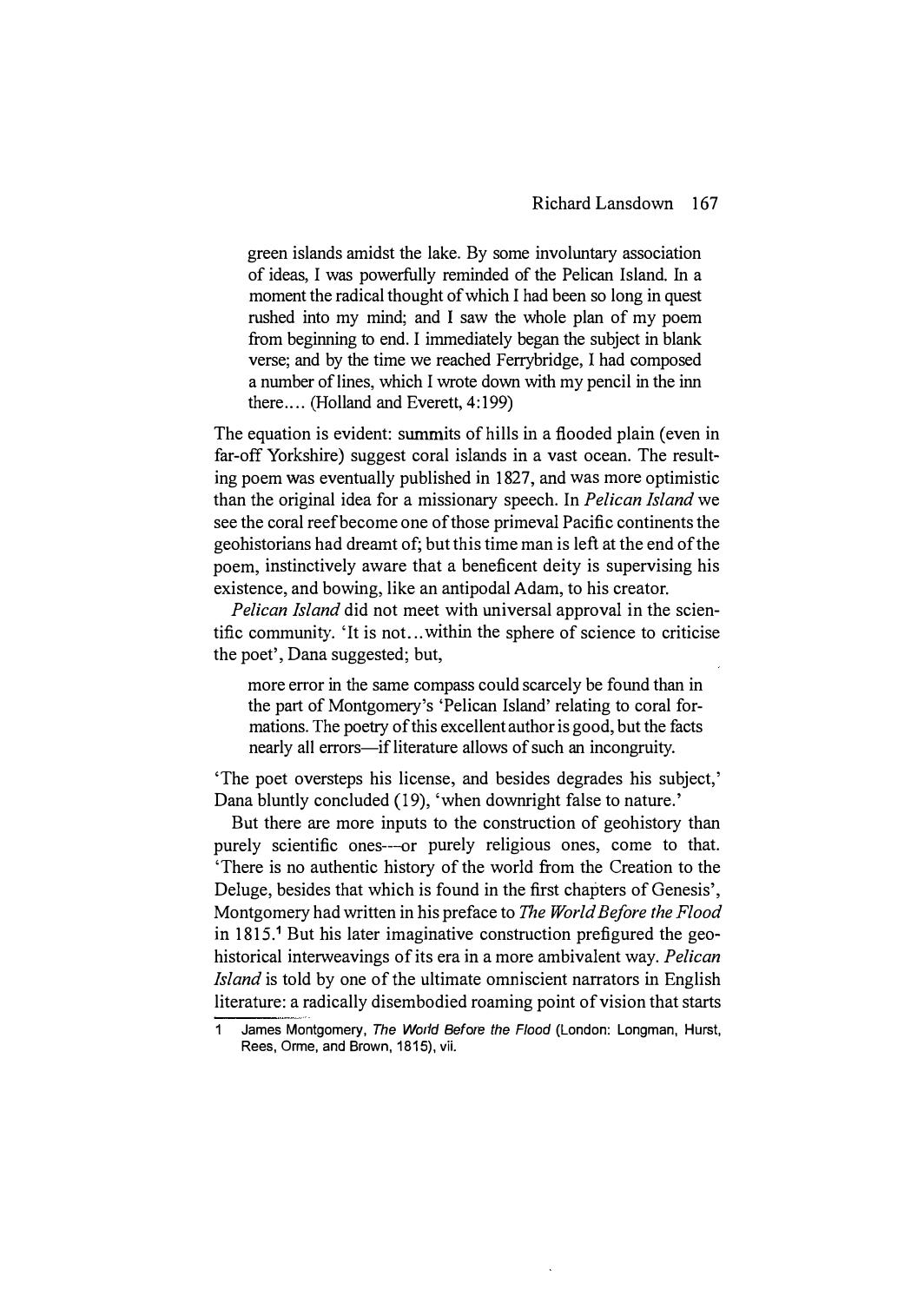---

the poem saying, 'Methought I lived through ages, and beheld / Their generations pass so swiftly by me, / That years were moments in their flight, and hours / The scenes of crowded centuries reveal'd; / While Time, Life, Death the world's great actors, wrought / New and amazing changes:—these I sing.<sup> $1$ </sup> The poem's first canto essentially rehearses Genesis, moving from 'The sun, the stars, / The moon ... / The planets seeking rest and finding none' (7), through a pair of Vulcanist and Neptunist catastrophes (a 'war of mountains' and a 'wild whirl of foaming surges'), via a rainbow and a dove to a postdiluvian world apparently without life. The first to announce itself is the nautilus, followed by the flying fish, the dolphin, and the whale  $(13-14)$ . 'In the free element beneath me', the narrator says in Canto Two,

#### swam,

Flounder'd, and dived, in play, in chase, in battle, Fishes of every colour, form, and kind, (Strange forms, resplendent colours, kinds unnumber'd,) Which language cannot paint, and mariner Hath never seen; from dread Leviathan To insect-millions peopling every wave; And nameless tribes, half-plant, half-animal, Rooted and slumbering through a dream of life. The livelier inmates to the surface sprang, To taste the freshness of heaven's breath, and feel That light is pleasant, and the sunbeam warm. Most in the middle region sought their prey, Safety, or pastime; solitary some, And some in pairs affectionately join'd; Others in shoals immense, like floating islands, Led by mysterious instinct through that waste And trackless region, though on every side Assaulted by voracious enemies, -Whales, sharks, and monsters, arm'd in front or jaw, With swords, saws, spiral horns, or hooked fangs. While ravening Death of slaughter ne'er grew weary,

 $\blacktriangleleft$ James Montgomery, Pelican Island and Other Poems, 2<sup>nd</sup> edn. (London: Longman, Hurst, Rees, Orme, and Brown, 1828), 1.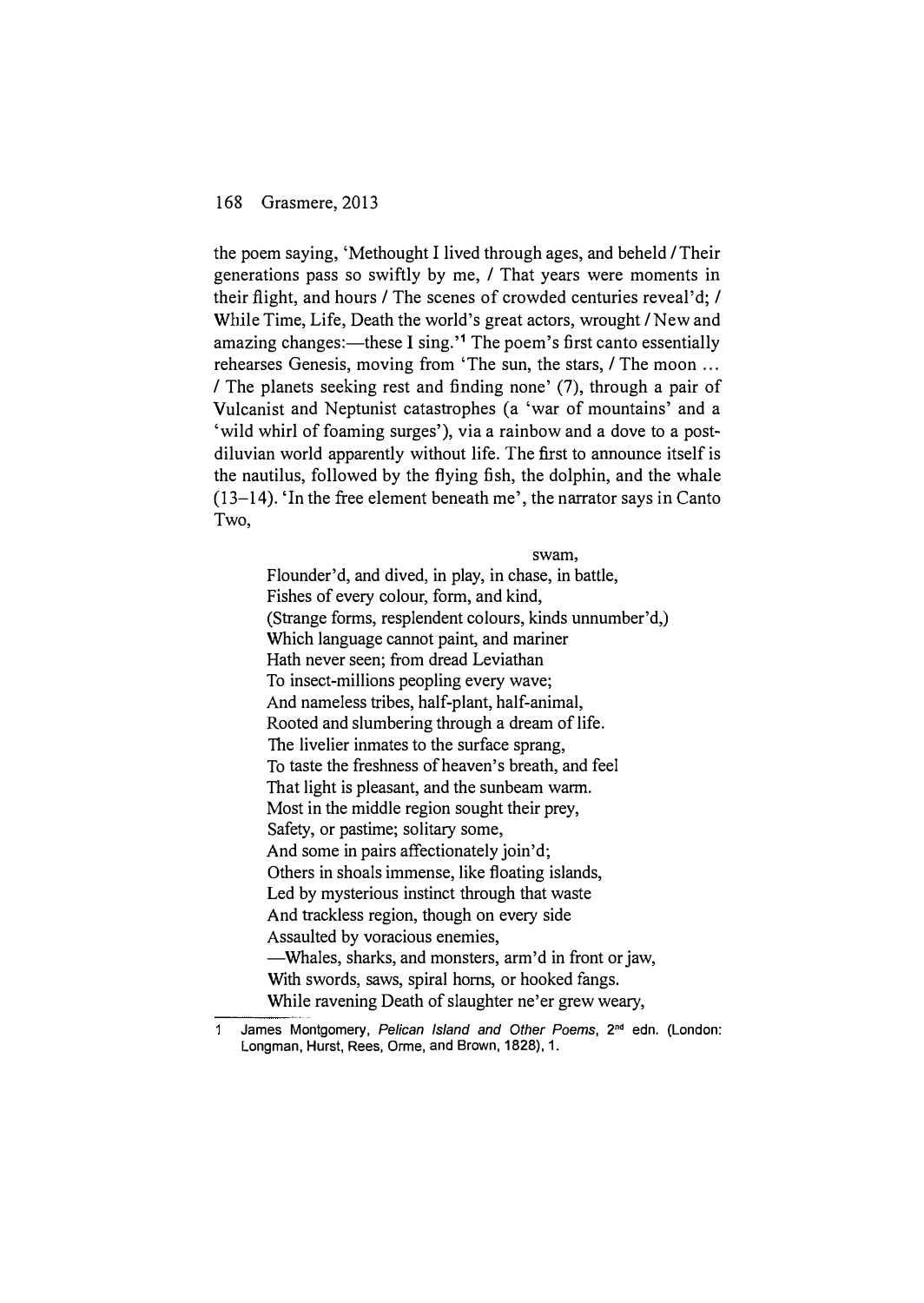Life multiplied the immortal meal as fast. War, reckless, universal war, prevail'd; All were devourers, all in turn devour'd; Yet every unit in the uncounted sum Of victims had its share of bliss, its pang, And but a pang, of dissolution; each Was happy till its moment came, and then Its first, last suffering, unforeseen, unfear'd, Closed, with one struggle, pain and life for ever. (17-19)

Here is a Darwinian intimation of the survival of the fittest and of the indefeasible adaptation to that struggle. It is brutal, but not cruel: the pangs here are only those of dissolution, unforeseen and unfeared; and death is only a stoical unravelling of pain and life. But it cannot help blending the language of affect with the language of apathy: fish (or the livelier ones among them, anyway) appreciate fresh air and sunshine; individuals are driven by instinct by also by affection; prey species are 'voracious' but those predated upon enjoy their 'share of bliss'. The discussion is as anthropomorphic in some respects as it is scientifically neutral in others, but its summary statement is of a marine environment bleakly unredeemed by any sense of purpose:

> They roam'd, they fed, they slept, they died, and left Race after race, to roam feed, sleep, then die, And leave their like through countless generations; -Incessant change of actors, none of scene, Through all that boundless theatre of strife! (20)

But a boundless theatre of strife is not the last word on the world; the scene does change, however slowly. In 'thrice a thousand years'—half the age Archbishop Ussher ascribed to the Earth-Montgomery's narrator witnesses 'ocean's bed, as from the hand / Of its Creator, hollow'd and prepared / For his unfathomable counsels there, To work slow miracles of power divine, / From century to century' (23). These slow miracles are worked by coral, and they are the corollary of the 'empty', 'purposeless' marine realm Montgomery had just described. This time the deaths of trillions of individuals leave behind them not the 'universal war' of the survival of the fittest, but a monument in stone: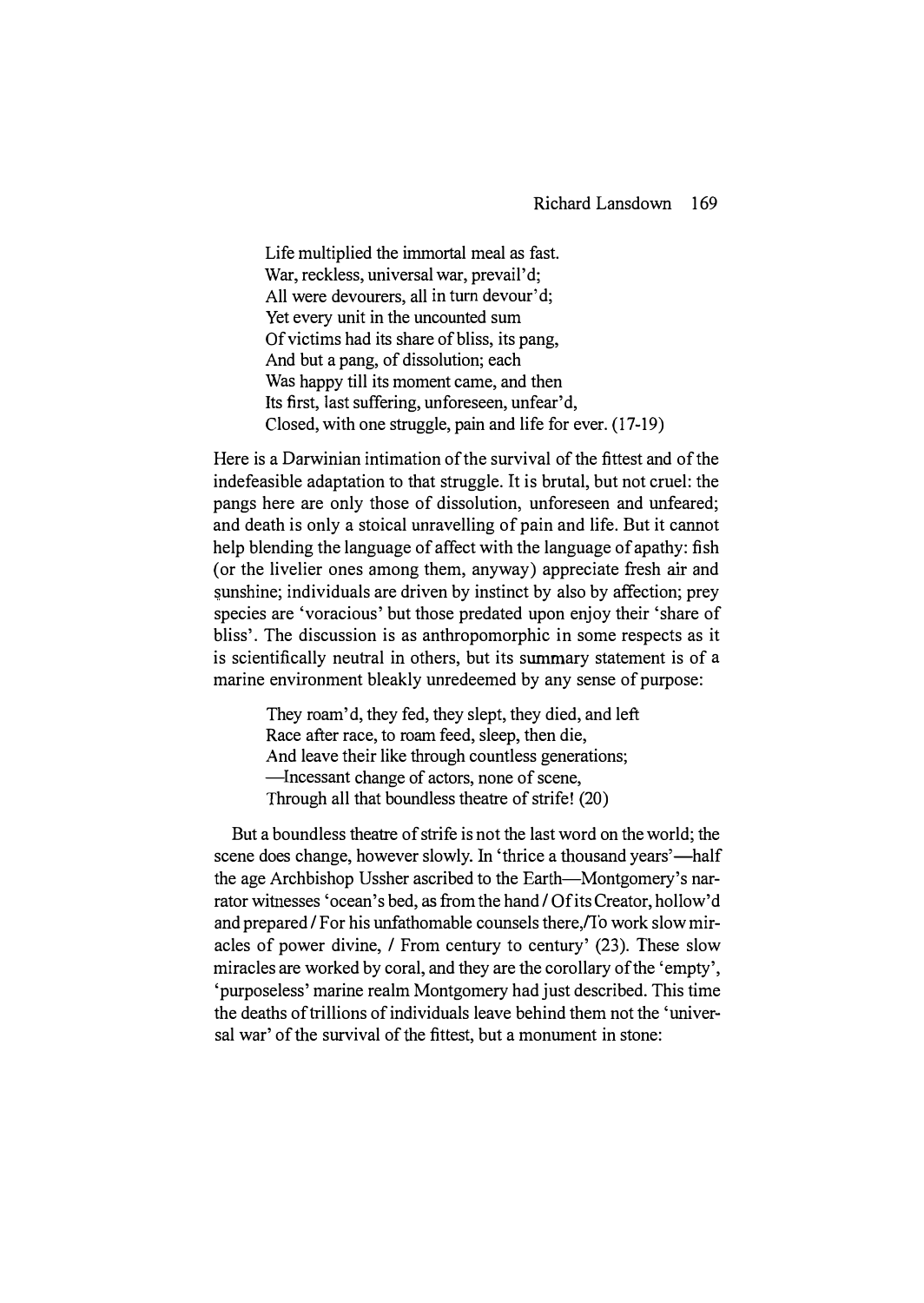Enlongated like worms, they writhed and shrunk Their tortuous bodies to grotesque dimensions; Compress'd like wedges, radiated like stars, Branching like sea-weed, whirl'd in dazzling rings; Subtle and variable as flickering flames, Sight could not trace their evanescent changes, Nor comprehend their motions, till minute And curious observation caught the clew To this live labyrinth,—where every one, By instinct taught, perform'd its little task; -To build its dwelling and its sepulchre. (26)

'Millions of millions thus, from age to age,' Montgomery goes on,

With simplest skill, and toil unweariable, No moment and no movement unimproved, Laid line on line, on terrace terrace spread, To swell the heightening, brightening gradual mound, By marvellous structure climbing tow'rds the day. Each wrought alone, yet all together wrought, Unconscious, not unworthy, instruments, By which a hand invisible was rearing A new creation in the secret deep. Omnipotence wrought in them, with them, by them; Hence what Omnipotence alone could do Worms did. I saw the living pile ascend, The mausoleum of its architects, Stilly dying upwards as their labours closed: Slime the material, but the slime was tum'd To adamant, by their petrific touch; Frail were their frames, ephemeral their lives, Their masonry imperishable. All Life's needful functions, food, exertion, rest, By nice economy of Providence Were overruled to carry on the process, Which out of water brought forth solid rock.  $(27-8)$ 

Here the Biblical and the proto-Darwinian visions interweave at will. Darwin's faith in instinct and stupidity—in the capacity of 'toil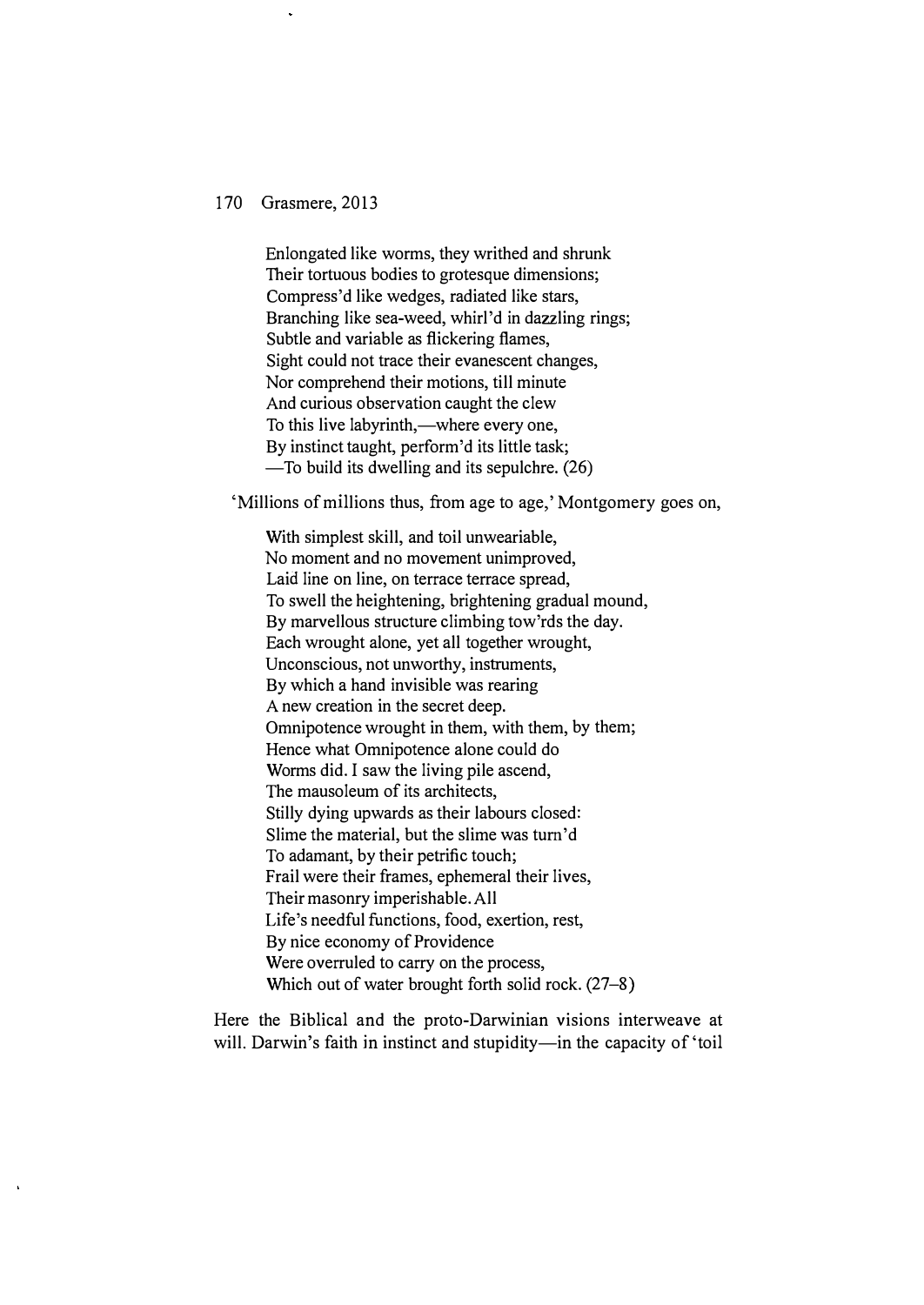#### Richard Lansdown 171

unweariable' among countless individuals to wear out the rock of mortality and keep the species alive by mutation, so that in actual truth the individual and the variety are indivisible-magically elides with the Biblical language of Omnipotence, Providence, and miraculous transfiguration ('Which out of water brought forth solid rock'). The coral reef becomes an objective correlative for human existence, where simple skill and toil are put to higher purposes, economies, and processes, and where ephemeral lives leave imperishable masonry behind them. The Darwinian and the Biblical theodicies reveal a common gene here: of course it is the lowliest of the low, in countless numbers, which have the greatest effect in the end, rather than the charismatic personalities of the animal kingdom. Of course the meek shall inherit the earth, in just the same way as Darwin watched humble earthworms bury a slab of granite in his garden at Down House. If they could do that in twenty years, what could they not achieve, given time? What valleys might they not fill, or mountains bring low? For both Darwin and the Bible, such things were inevitable, whether they were the will of Yahweh or of evolution.

But Montgomery would not rest satisfied with an analogy as complacent and anthropocentric as that between coral reef and human community. 'Compared with this amazing edifice, Raised by the weakest creatures in existence,' he asks, 'What are the works of intellectual man?'

> Towers, temples, palaces, and sepulchres; Ideal images in sculptured forms, or in domes expanded, Fancies through every maze of beauty shown; Pride, gratitude, affection tum'd to marble, In honour of the living or the dead; What are they?—fine-wrought miniatures of art, Too exquisite to bear the weight of dew, Which every mom lets fall in pearls upon them, Till all their pomp sinks down in mouldering relics, Yet in their ruin lovelier than their prime! -Dust in the balance, atoms in the gale, Compared with these achievements of the deep, Were all the monuments of olden time,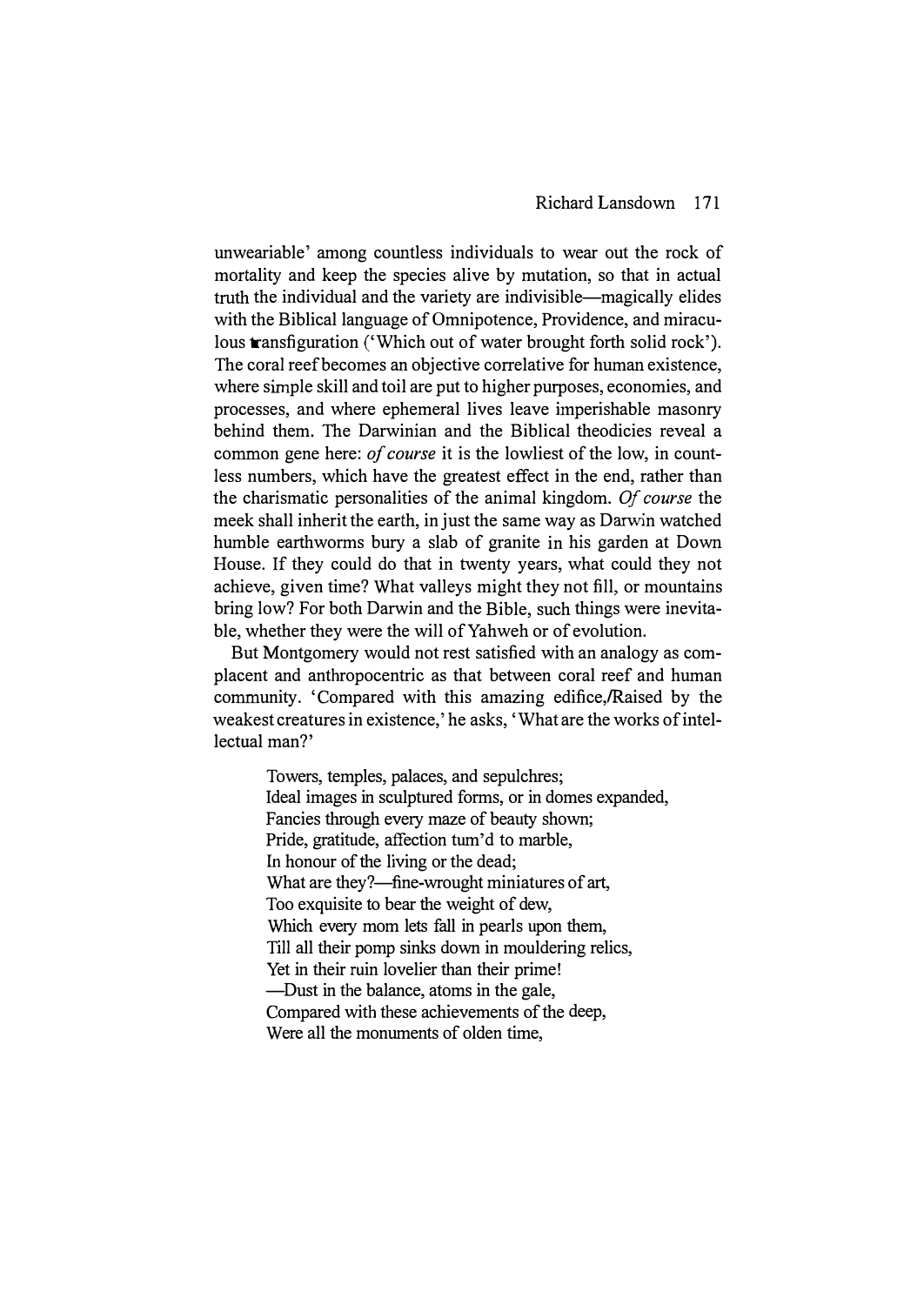In days when there were giants on the earth...  $(30-31)$ 

Compared to them, 'Great Babylon was like a wreath of sand,/Left by one tide and cancell'd by the next', and Egypt's 'pyramids would be mere pinnacles, Her giant statues, wrought from rocks of granite, But puny ornaments for such a pile/As this stupendous mound of catacombslFill'd with dry mummies of the builder-worms.' (31-32.) The perspective is enamoured with science and with providence; but it is mostly enamoured with *time*, and with what time *does*—and no work of literature, not even Shakespeare's plays, is as intent on what time does as the Bible. In the Old Testament time is fate, the medium of destiny, the spinner of cycles of crime and punishment, rise and fall. All that Darwin did, in one perspective, was exchange divine omnipotence for blind force.

In 1841 an essay of Montgomery's written some years earlier was published in the minute book of the Sheffield and Attercliffe Auxiliary of the Tract Society. The source may sound painfully provincial, but there is nothing parochial about its author's moral imagination:

An earthquake may suddenly engulf the pyramids of Ghizza, and leave the sand of the desert where they stood as blank as the tide would have left it on the sea-shore. A hammer in the hand of an idiot may break in pieces the Apollo Belvidere, or the Venus de Medici, which are scarcely less worshipped as miracles of art in our day, than they were by idolaters of old as the representatives of deities.

'Looking abroad over the whole world after the lapse of nearly six thousand years,' Montgomery concluded, 'what have we of the past but the words in which its history is recorded? What besides a few mouldering a brittle ruins which time in insensibly touching down to dust?<sup>1</sup> It was a Biblical perspective in the hands of Montgomery the missionary; it was a secular one in the hands of Péron the anthropologist; it was an imaginative perspective the vision of either. 'Thus, while man', Péron wrote  $(3:47)$ , '—who proclaims himself king of the natural world-laboriously constructs on the earth's surface those

<sup>1</sup> Samuel Ellis, Life, Times, and Character of James Montgomery (London: Jackson, Walford, and Hodder, 1864), 50, 51.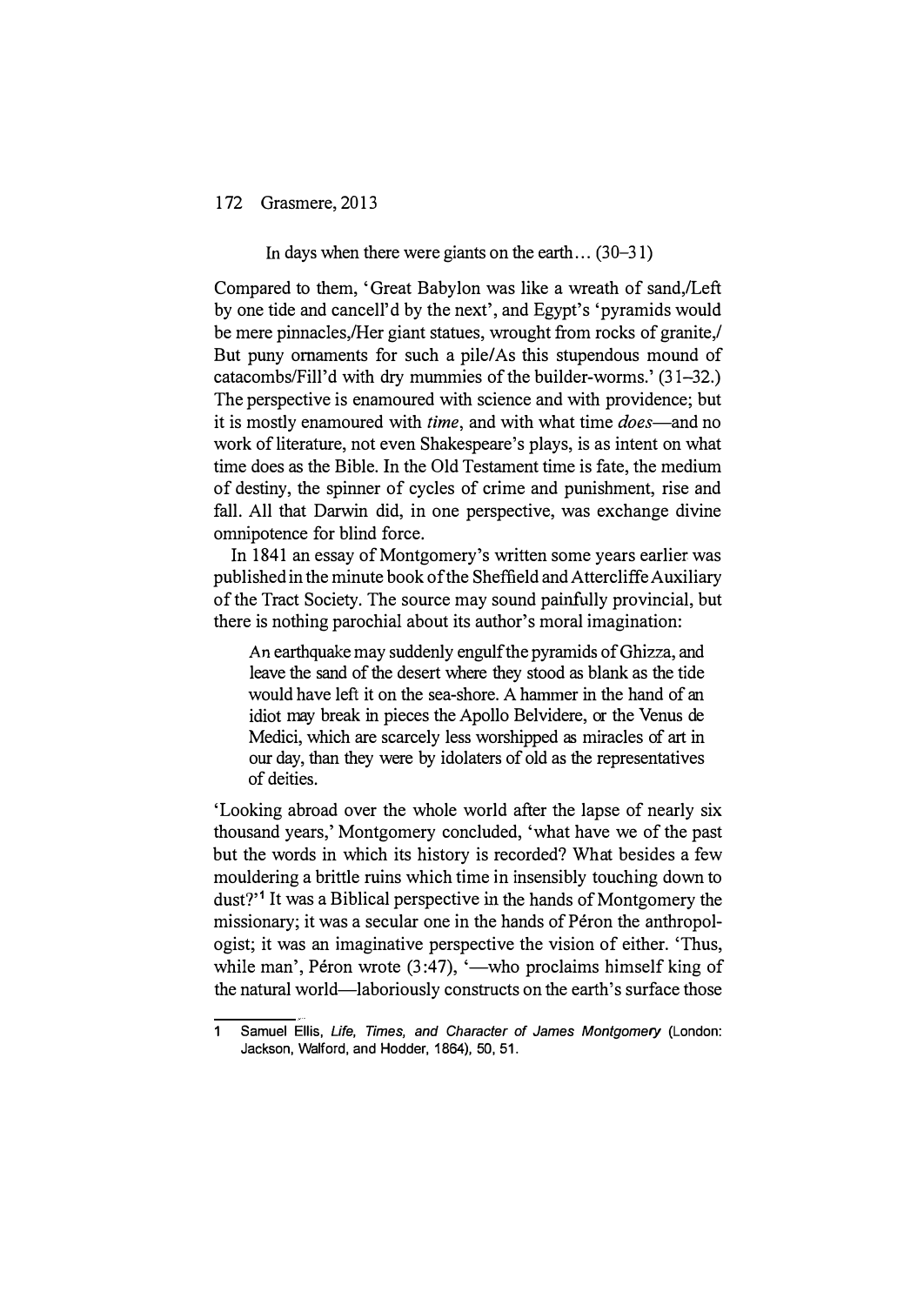frail buildings which the effect of time must soon bring down, feeble little worms (whose existence he was but lately ignorant of and still disdains) create in the depth of the ocean more and more of these prodigious monuments, whose strength defies the ages and is such that even the imagination declines to conceive of....'

It was James Hutton who said, 'time is not made to flow in vain; nor does there ever appear the exertion superfluous to power, or the manifestation of design, not calculated in wisdom to effect some general end.' (Quoted in Toulmin and Goodfield, 156.) It is, if one may say so, a sort of Whiggish interpretation of geohistory, that the nineteenth century began to replace with a sometimes scarcely renovated version something far older: a cyclical vision of contending forces, neither achieving final victory over the other. 'Whatever destroying tendencies, then, exist on earth,' William Knight wrote, 'these renovating powers compensate for them .... No marks of a degradation acting through a prolonged series of ages are exposed to our observation, without being met by constant renewal. The one arises out of the other." For Agassiz, too (176), 'destruction and construction go hand in hand, and the materials broken or worn away from one part of the Reef help to build it up elsewhere. ' This was a theodicy Darwin himself (at least in his early days) was prepared to walk towards, in his infinitely methodical but also visionary way:

These coral islands stand, and are victorious: for here another power, as antagonist to the fonner, takes part in the contest. The organic forces separate the atoms of carbonate of lime one by one from the foaming breakers, and unite them into a symmetrical structure. Let the hurricane tear up its thousand huge fragments; yet what will this tell against the accumulated labour of myriads of architects at work night and day, month after month? Thus do we see the soft and gelatinous body of a polypus ... conquering the great mechanical power of the waves of an ocean, which neither the art of man, nor the inanimate works of nature could successfuIly resist.

<sup>1</sup> William Knight, Facts and Observations towards Forming a New Theory of the Earth (London: Longman, Rees, Orme, Brown, and Green, 1818), 258: my italics.